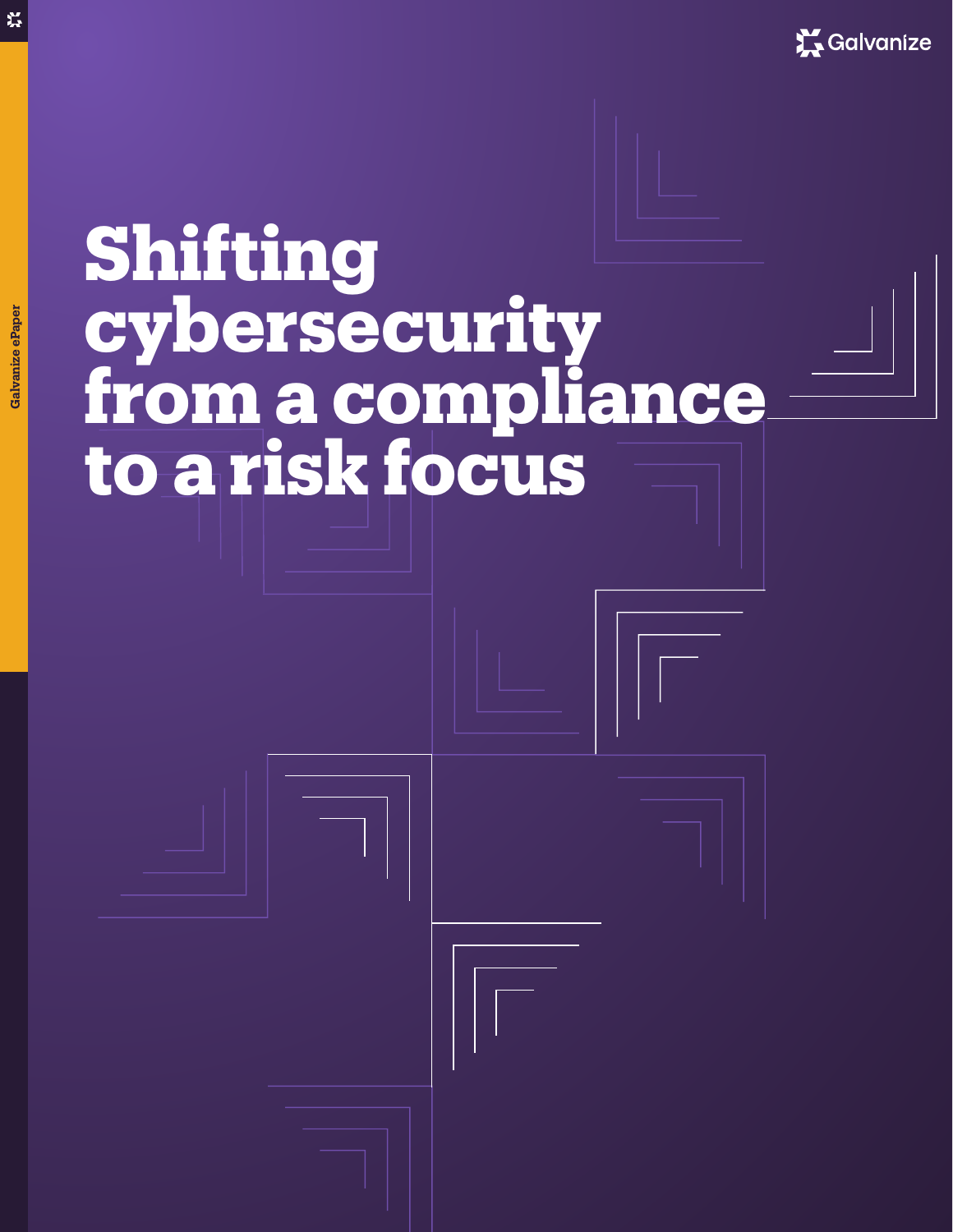## Shifting cybersecurity from a compliance to a risk focus

#### MODERN ORGANIZATIONS NOW REALIZE THAT CYBERSECURITY IS A CRUCIAL CONCERN.

Cyberattacks have grown in frequency and sophistication, with 3,813 data breaches reported in the first half of 2019, which was an increase of 54% over the previous year*1*. And in light of COVID-19-related changes in workforce structure and an unplanned shift to remote work environments that might not be supported with the right infrastructure, companies became even more vulnerable to attack in 2020.

While enterprises know that cybersecurity protection is essential to safeguard their companies, many envision cybersecurity protocols as a compliance-focused approach to address industry and governmental regulations, rather than looking at them from a risk analysis level. This eBook showcases the key reasons to shift to a risk-based focus, and the best practices for doing so.

3,813 data breaches reported in the first<br>54% over the previous year half of 2019, which was an increase of 54% over the previous year

*[<sup>1</sup> https://pages.riskbasedsecurity.com/2019-midyear-data-breach-quickview-report](https://pages.riskbasedsecurity.com/2019-midyear-data-breach-quickview-report)*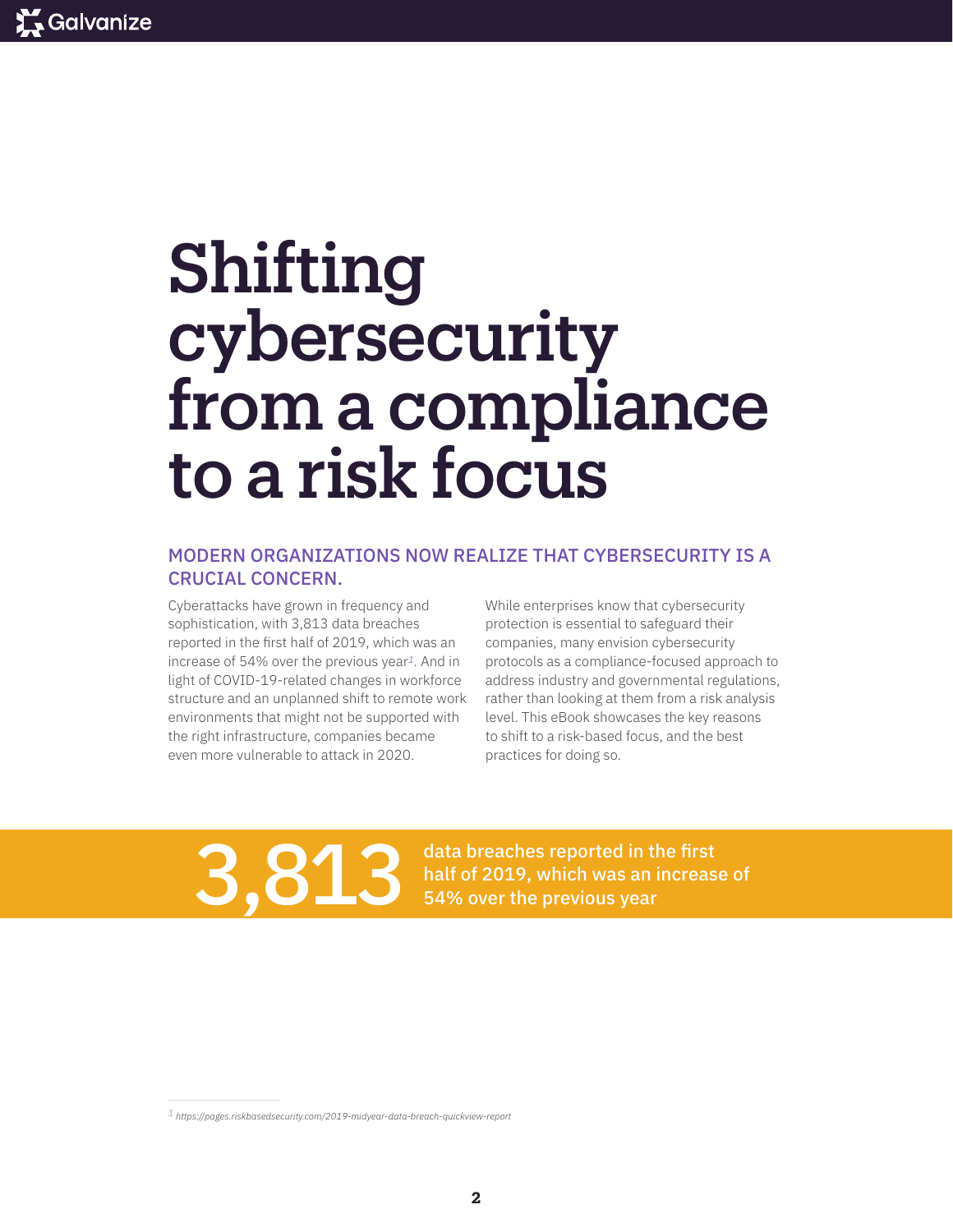#### THE EVOLUTION OF THE CYBERTHREAT LANDSCAPE

Although businesses have been online in some form or another for the past three decades, in the early years of the internet, the stakes were much lower for cyberattacks. Attacks tended to be driven by notoriety, rather than by financial gain. For example, in 1988, the "Morris worm"*<sup>2</sup>* spread throughout cyberspace and slowed computers to the point of being unusable; Robert Morris, the worm's creator, said that he was trying to find out how big the internet actually was.

At that point, organizations rarely stored confidential data such as client files, financial data, and IP online; today, millions of companies do. As a result, we're far more likely to see cyberattacks that have significant fallout for companies in terms of operational problems, liability, IP theft, and brand damage. And with the rise of IoT-integrated devices such as smart appliances and self-driving cars, cyberattacks can impact the physical infrastructure we rely on, as well as the IP we store in the cloud.

IBM's 2020 Cost of a Data Breach Report found that the average cost of a data breach today is \$3.86 million, and that it typically takes 280 days to identify and contain a breach.*<sup>3</sup>*

Many industries have already taken measures to determine minimum regulatory compliance standards to protect businesses' and consumers' online data. However, smart organizations are going even further by implementing a risk-focused approach to monitoring and managing cybersecurity, generally under the purview of the Chief Information Security Officer (CISO).

The role of the CISO has grown in influence today, the CISO may report to legal, the Chief Information Officer, the Chief Risk Officer, or sometimes all of the above. That's because cybersecurity is interwoven with all of these departments; it can't be siloed off. It's essential for a CISO to gain visibility within the organization by gaining champions to advocate for initiatives across different departments—one of which should be making the shift to a riskbased approach to cybersecurity.

Next, we'll talk about what that looks like in practice.

*<sup>2</sup> <https://www.nato.int/docu/review/2013/cyber/timeline/en/index.htm>*

*<sup>3</sup> <https://www.ibm.com/security/data-breach>*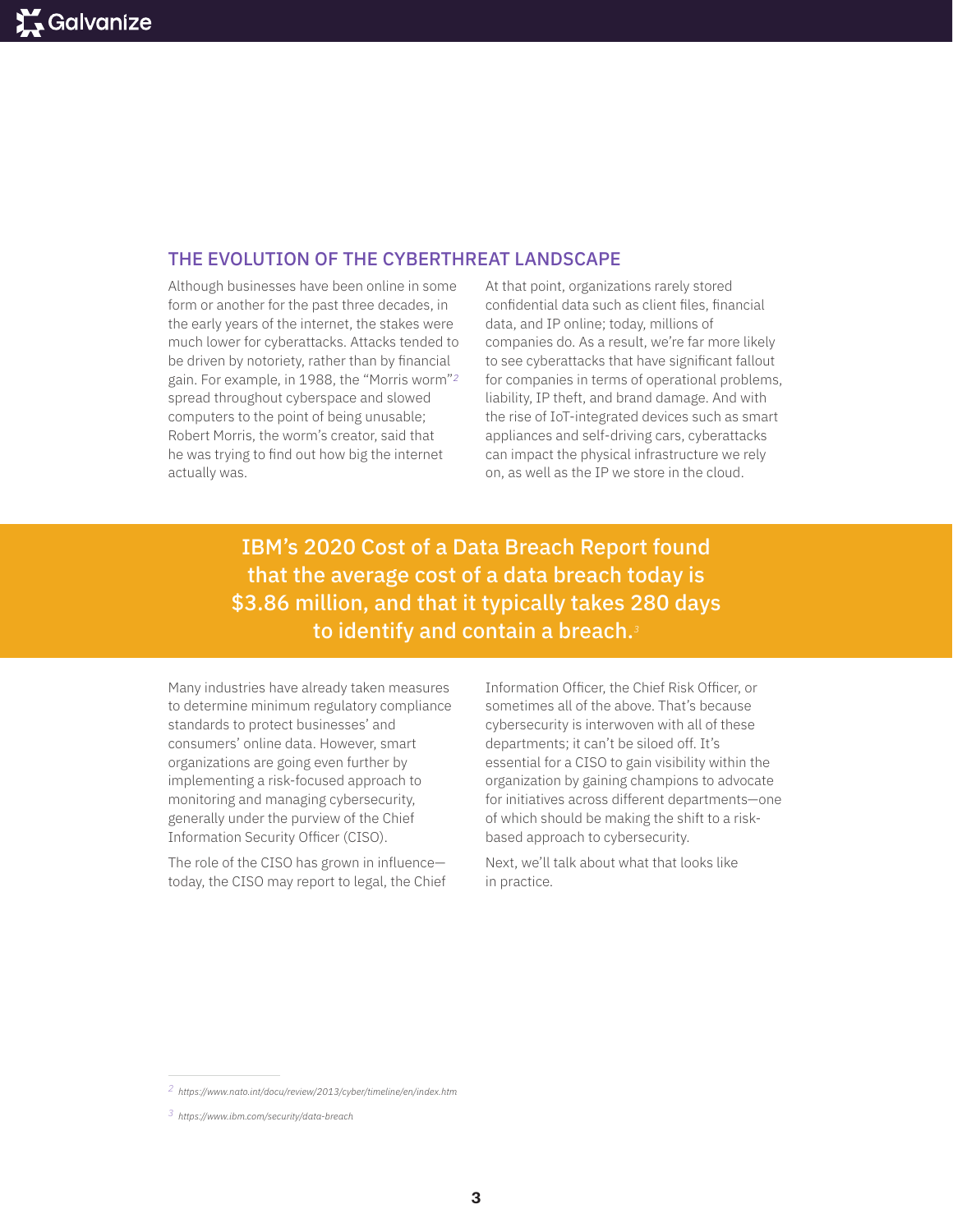#### THE VALUE OF RISK-BASED APPROACHES TO CYBERSECURITY AND RISK MANAGEMENT

So, what does it mean to adopt a more riskbased approach to cybersecurity, rather than focusing on compliance?

In a compliance focus, you'll look at your policies, standards, contractual agreements, regulations, and legal mandates through a specific lens to evaluate whether each meets compliance standards. For instance, consider whether you have a control requirement such as malware protection implemented across your organization. From there, you need to consider to what extent the control is in place: fully, partially, or not at all?

This approach has several benefits: it's easy to follow, easy to understand, and you can use a checklist to see how well your organization is performing. This approach can be adopted across many departments, and it works well in a relatively static environment.

However, it's difficult to update for dynamic environments, including disciplines like cybersecurity. And your approach may be at risk of either over-engineering controls, which can bring excessive costs when mitigating against risk—or under-engineering controls, which can lead to underinvestment and increased risk exposure.

By using a risk analysis approach instead, you can use a formula for building your program that focuses on:

- + Your risk profile: How susceptible is your company to risks, and what are those risks?
- + Your risk appetite: What level of risk is acceptable, and how much are you willing to invest to mitigate it to that point?
- + Your compliance obligations: What industry regulations do you need to put in place?

By focusing on risk management in cybersecurity, you'll gain access to more informed and actionable data, and greater transparency. This approach will provide you with an objective view of where your investment in cybersecurity should go. You'll gain an understanding of your cyber risk factors and levels of impact, and what mitigating actions you need to consider.

At each point, you can look at your risk appetite to understand whether you want to accept the risk, mitigate it, or reduce the risk to an acceptable level. To understand the ROI of your risk mitigation initiatives, divide the financial return by the investment made.

When developing your risk management process, it's also important to accurately prioritize your risks—be pragmatic, based on what you know is achievable for your organization in a reasonable time frame. Conduct triage to understand the most costly or high-impact potential risks, and then focus on those mitigation strategies as a priority.

Once you've determined all of your risks, review your options. Will you accept the risk, which will lower the cost but increase the associated damage? Or will you mitigate the risk, which will increase your investment level but reduce your risk exposure?

Collaborate across departments to determine your response. Consider various factors, including costs, complexity, timescale to implement, disruption from change, business obstacles, training, end-user experience, testing, and assurance. By documenting each risk and building a strategy for responding to each one, your organization will be far more prepared for potential cybersecurity breaches and other business risks.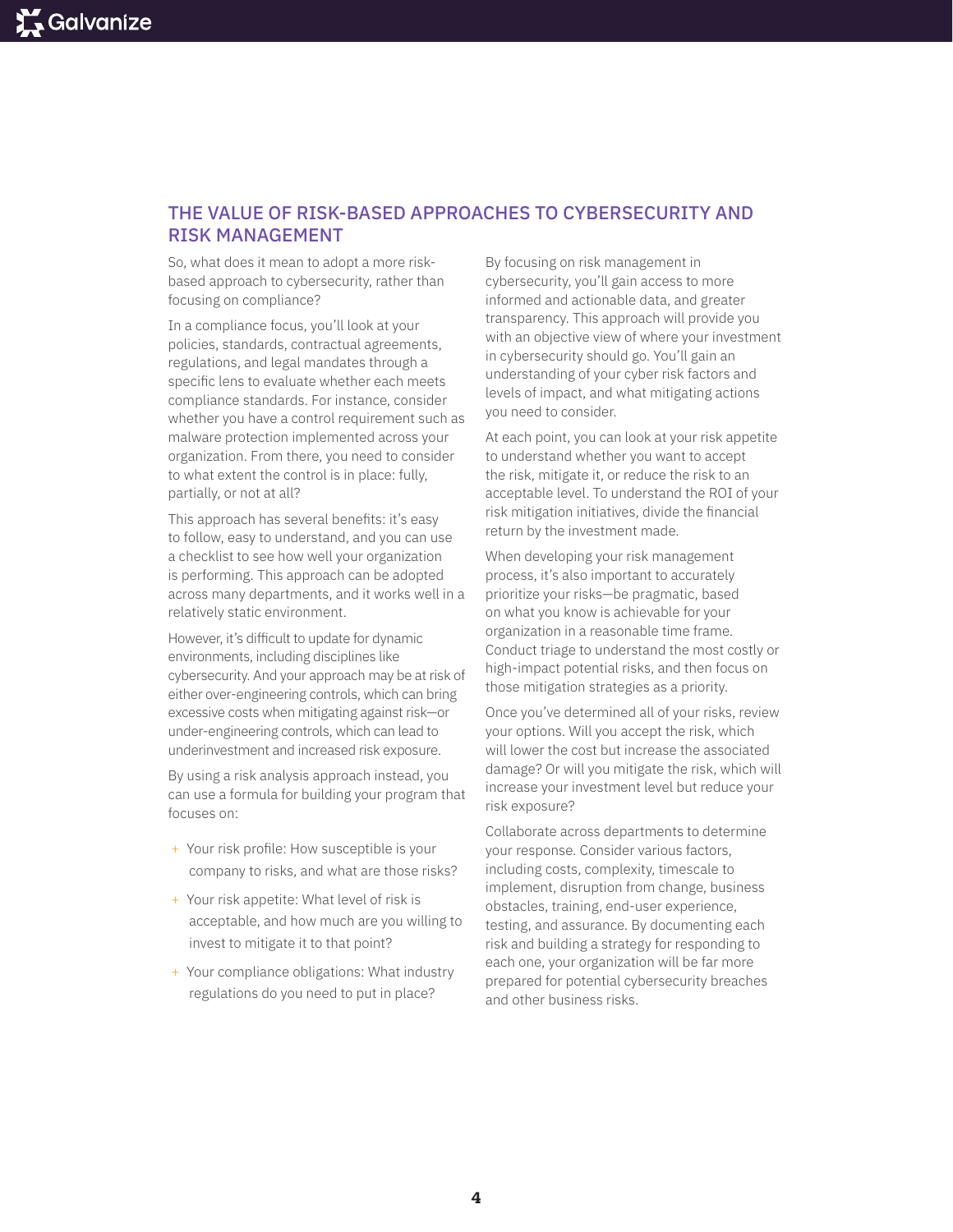### WHAT DOES "GOOD" LOOK LIKE FOR CYBER RISK MANAGEMENT?

When building your risk management approach, keep best practices in mind. Here are some recommendations to consider:

+ Implement a steering committee.

Build a cross-disciplinary steering committee to help you report your risks across the organization, collaborating to determine which ones are the highest priority to address.

- Balance your goals between aspirational and achievable. As you put plans in place, make sure that you're focusing on objectives that aren't so pie-in-the-sky that they'll never be accomplished. A good rule of thumb is to consider only plans that could be implemented within the space of two years.
- Grant your organization a grace period. New policies and technologies can't be implemented instantly; keep a grace period in mind to give your organization time to research options and ensure a focus on implementation and education.
- Focus on mission-critical systems and data assets. Conduct triage, using an impact assessment to assess the criticality of each impacted system or asset from a business standpoint when determining what risks to prioritize.
- $+$  Evaluate GRC products to help streamline the proces. By choosing the right technology stack for your GRC initiatives, you can semiautomate the cyber risk process to minimize staff utilization.
- + Present the business argument to help establish a cyber risk approach. Share a clear and dedicated plan with your stakeholders to improve your business's cybersecurity posture, including target investment, quick wins, and best practices.
- Establish a phased approach. Don't attempt to "boil the ocean" by doing everything at once. Start with high-priority initiatives and grow your program from there.
- Extrapolate the risk insights to other areas of your security program. Once your risk management program is in place, showcase the messaging through policy updates and a company-wide awareness and education program.
- + Promote the approach to your clients and partners. By showcasing your strategic approach to cybersecurity, you can help improve your company's competitive positioning.

In the business risk assessment process, take these steps:

- 1. Create a profile: Start by setting up your business profile with an inventory of risks.
- 2. Determine business impact: What financial or reputational impact would each risk have on your business?
- 3. Assess threats: How likely is each threat to occur, based on historical data and industry data?
- 4. Assess vulnerabilities: What weak points currently exist in your organization?
- 5. Determine risk: Assess which risks are the highest priority.
- 6. Treat the risk: Based on the cost and potential impact, should you mitigate, avoid, transfer, or accept each risk?

Keep in mind that cyber risk shouldn't be silobased. Other departments will often need training and education around addressing cybersecurity concerns. For example, your HR department should implement policies around avoiding insider attacks, your awareness and corporate education team should develop a seminar on preventing social engineering attacks, and your supplier agreements should include appropriate language and minimum standards to lessen the risk of a third-party breach.

By ensuring you've built a comprehensive program that aligns with cybersecurity risk analysis best practices, you can generate buy-in throughout the organization and raise awareness of the importance of the work your team is doing.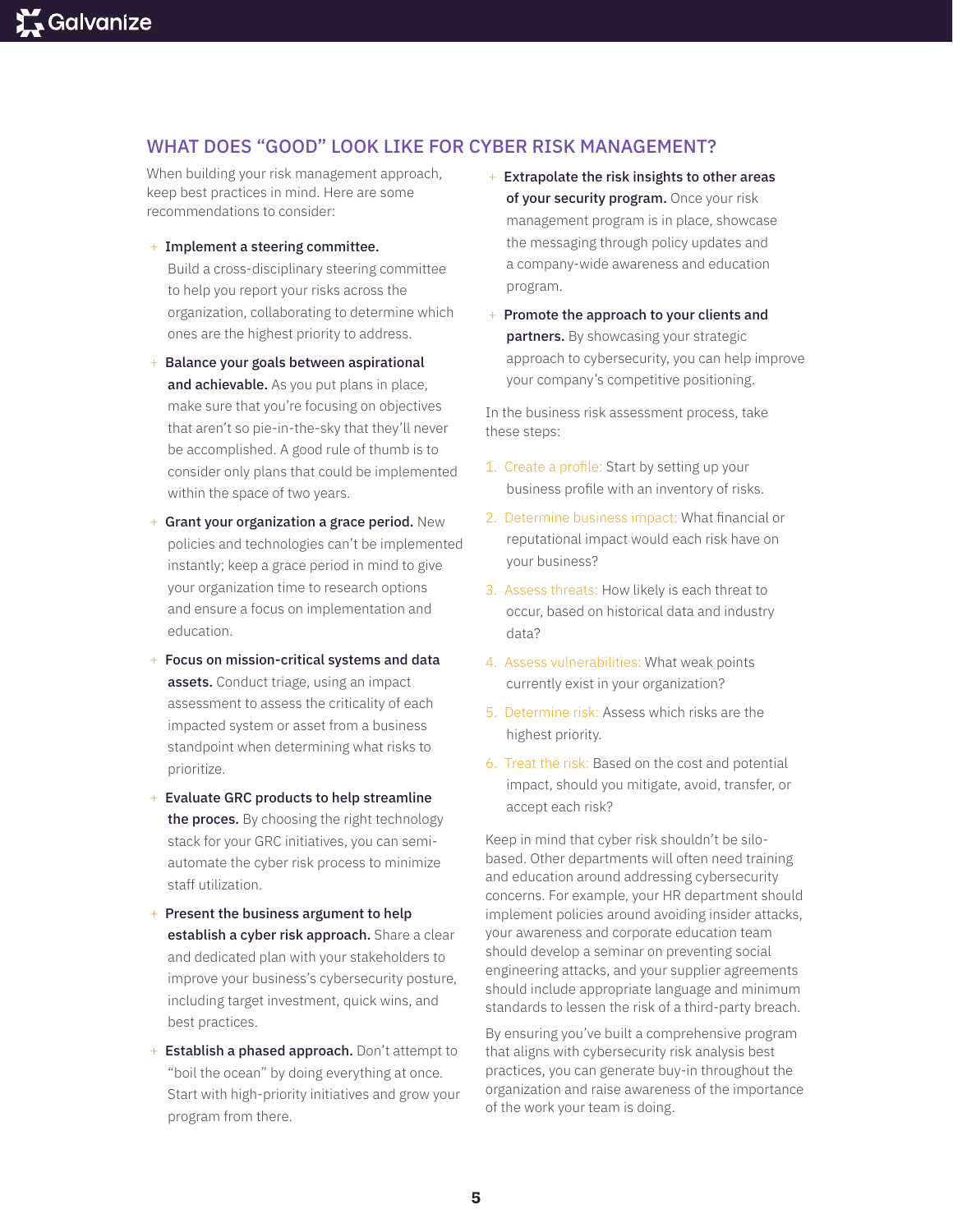#### THE IMPORTANCE OF AUTOMATION FOR CYBER RISK MANAGEMENT

A robust cyber risk management process relies on automation and data analytics tools to ensure that your team is aware of the status of existing risks at all times, and that you'll be able to implement mitigation strategies immediately if a trigger action takes place. Your risk monitoring technology stack should include the ability to set your risk appetite for each risk, monitor the risks, view risks in aggregate, and report on the risk level for clear visibility throughout the organization.

Your solution should have these key features:

- + Be underpinned by industry best practices
- + Utilize real-time data feeds to analyze new threats
- + Anonymously share key information around incidents and threats
- + Be intuitive to users without specialized industry training
- + Provide industry-related data for risk assessments
- + Provide investment versus impact figures for tracking ROI
- + Offer flexible reporting options

Your solution should connect to disparate data sources for real-time threat analysis and vulnerability tracking. It should also integrate with your risk and regulatory frameworks so you can easily track risk appetite and verify compliance. By automating monitoring for changing risk levels or regulations, you can remove the operational burden of manual oversight. Your cyber risk analysts should receive automated alerts in situations where further action is necessary, reserving their time for issues that require strategic analysis.

By moving to an automated risk assessment platform, you'll be able to streamline your cyber risk management strategy, and have clear visibility at all times into your highest risks and any outside factors that may create potential vulnerabilities. That will enable your team to prioritize mitigating risks and fixing vulnerabilities quickly, rather than waiting months to discover breaches that have already occurred.